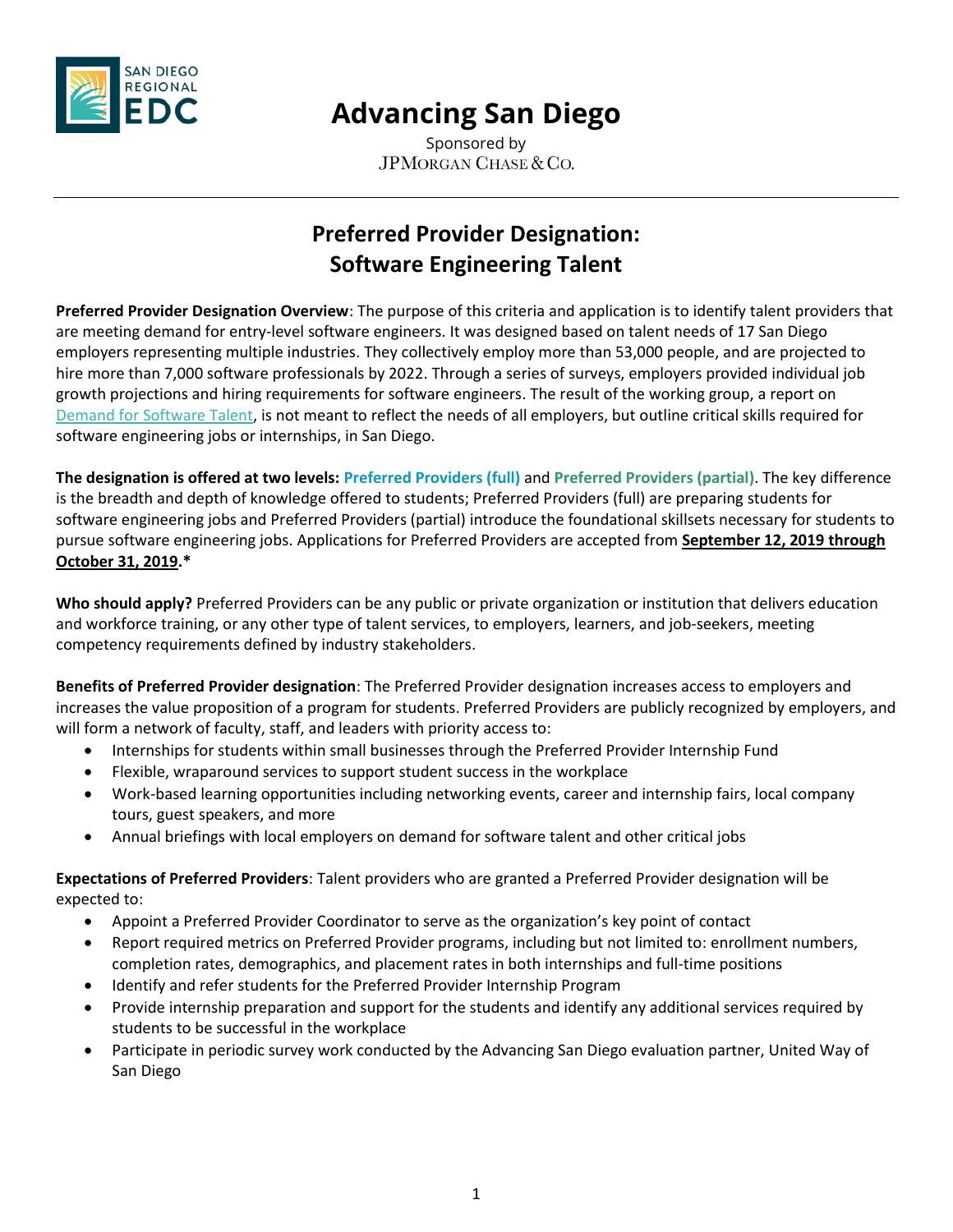

Sponsored by JPMORGAN CHASE & CO.

#### **Application Instructions**

To apply for a Preferred Provider designation, talent providers will articulate a set of courses that, when combined, prepare students for entry-level software engineering jobs (full) or provide foundational skillsets that can lead to software engineering jobs with further education (partial). Applicants must submit course names, numbers, and description of learning activities aligned with requirements in the following categories:

- **Competencies**, defined as what someone should know or be able to do as communicated through tasks performed, tools and technologies used, and knowledge, skills, and abilities.
- **Employability skills,** defined as essential workplace skills needed to be successful in any job, including what are commonly referred to as "soft skills."

**Applicants of Preferred Providers (full)** will articulate the set of courses that *prepare students for entry-level software engineering jobs*. Preferred Providers (full) will be asked to report the following metrics:

- Annual enrollment (#) 2018-19 unduplicated student enrollment/headcount and FTES for the program.
- Graduation (#) number of unique students who are completing the program within six years of enrollment.
- Employment (%) percent of students who find employment in the same or similar field as the program of study within 2 years of graduation
- Demographic profile disaggregated data for 2018-19 students enrolled in the program
- % First Generation College Students as % of those enrolled in relevant courses in 2018-19

**Applicants of Preferred Providers (partial)** will articulate the set of courses that introduce the *foundational skillsets necessary to pursue a software engineering job with further education*. Preferred Providers (partial) will be asked to report the following metrics:

- Annual enrollment (#) 2018-19 unduplicated student enrollment/headcount and FTES for the program. *Program may be defined as a combination of relevant courses.*
- Graduation (#) number of unique students who are completing the program within three years of enrollment.
- Transfer (#) number of students transferring to Preferred Provider (full) programs and/or 4-year University in a related major/field of study (most recent annual data available)
- Demographic profile disaggregated data for 2018-19 students enrolled in the program
- % First Generation College Students as % of those enrolled in relevant courses in 2018-19

#### **Applications for Preferred Providers of Software Engineering Talent are accepted from September 12, 2019 through October 31st, 2019\*. For questions, or to submit your application, please contact Kate Gallagher – ksg@sandiegobusiness.org**

*\*Programs that apply after 10/31/19 will be considered on a rolling basis*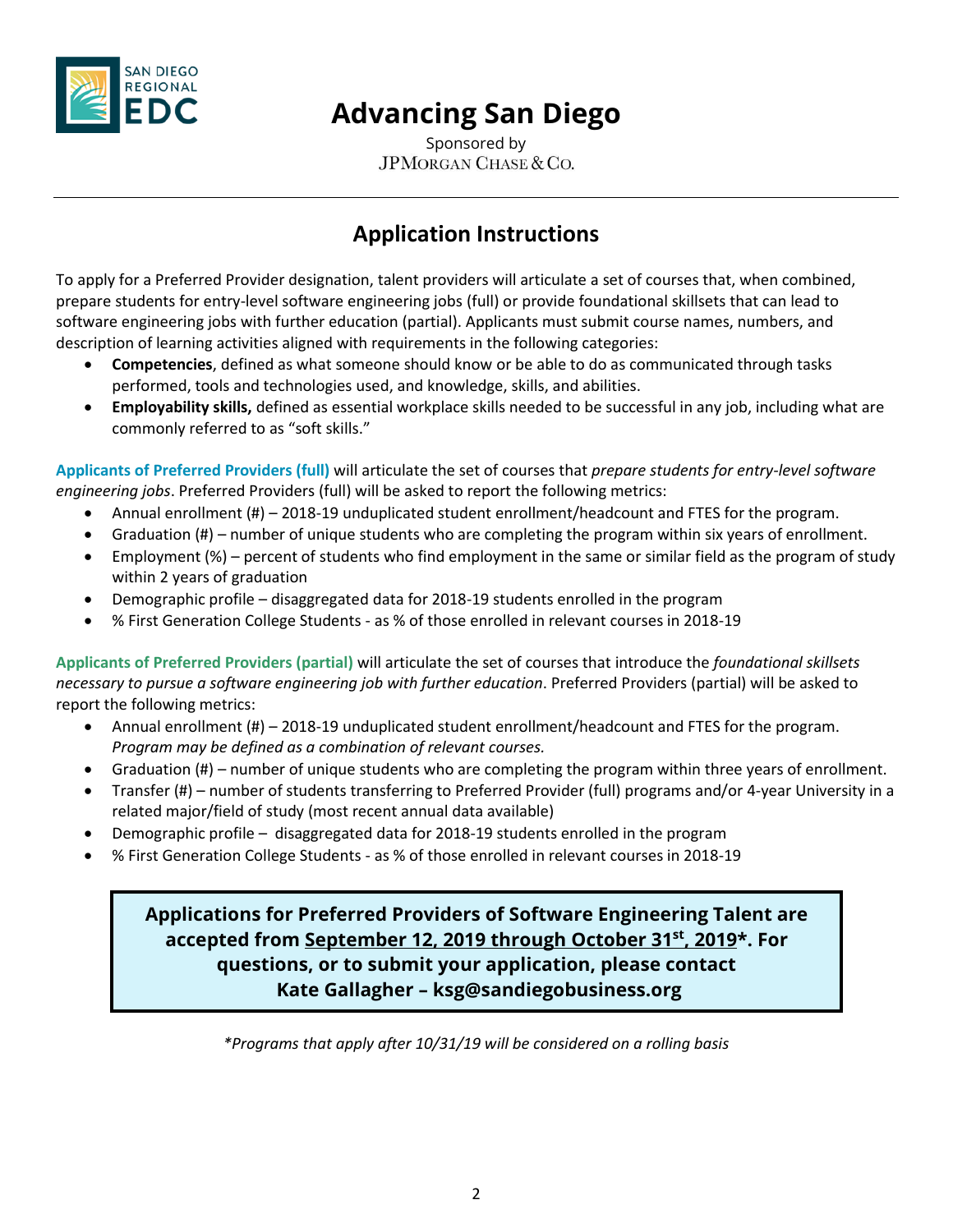

Sponsored by JPMORGAN CHASE & CO.

#### **Application for: Preferred Provider of Software Engineering Talent (full)**

This designation means a program produces talent equipped with experience, training, and skills required for an entrylevel software job.

In sections 1 and 2, provide an overview of the program or department, including unique characteristics of the training provider, success metrics, and demographics of the students the program serves to the best of your ability.

\*\* If applying for Preferred Provider (partial), use green fields on following pages, only \*\*

| <b>Section 1: Applicant Overview</b>                           |  |  |  |  |
|----------------------------------------------------------------|--|--|--|--|
| Institution:                                                   |  |  |  |  |
| Program or Department:                                         |  |  |  |  |
| Program contact:                                               |  |  |  |  |
| Program or Department overview                                 |  |  |  |  |
| (max 500 characters with spaces):                              |  |  |  |  |
|                                                                |  |  |  |  |
|                                                                |  |  |  |  |
|                                                                |  |  |  |  |
|                                                                |  |  |  |  |
|                                                                |  |  |  |  |
|                                                                |  |  |  |  |
|                                                                |  |  |  |  |
|                                                                |  |  |  |  |
|                                                                |  |  |  |  |
|                                                                |  |  |  |  |
|                                                                |  |  |  |  |
|                                                                |  |  |  |  |
| Section 2: Program Profile (see metrics definitions on page 2) |  |  |  |  |
| Annual enrollment (#):                                         |  |  |  |  |
| Graduation (#):                                                |  |  |  |  |
| Graduates placed in job relevant to                            |  |  |  |  |
| area of study (%):                                             |  |  |  |  |
| Employment (%)                                                 |  |  |  |  |
| Demographic Profile:                                           |  |  |  |  |
| <b>First Generation College Students</b>                       |  |  |  |  |
| (%):                                                           |  |  |  |  |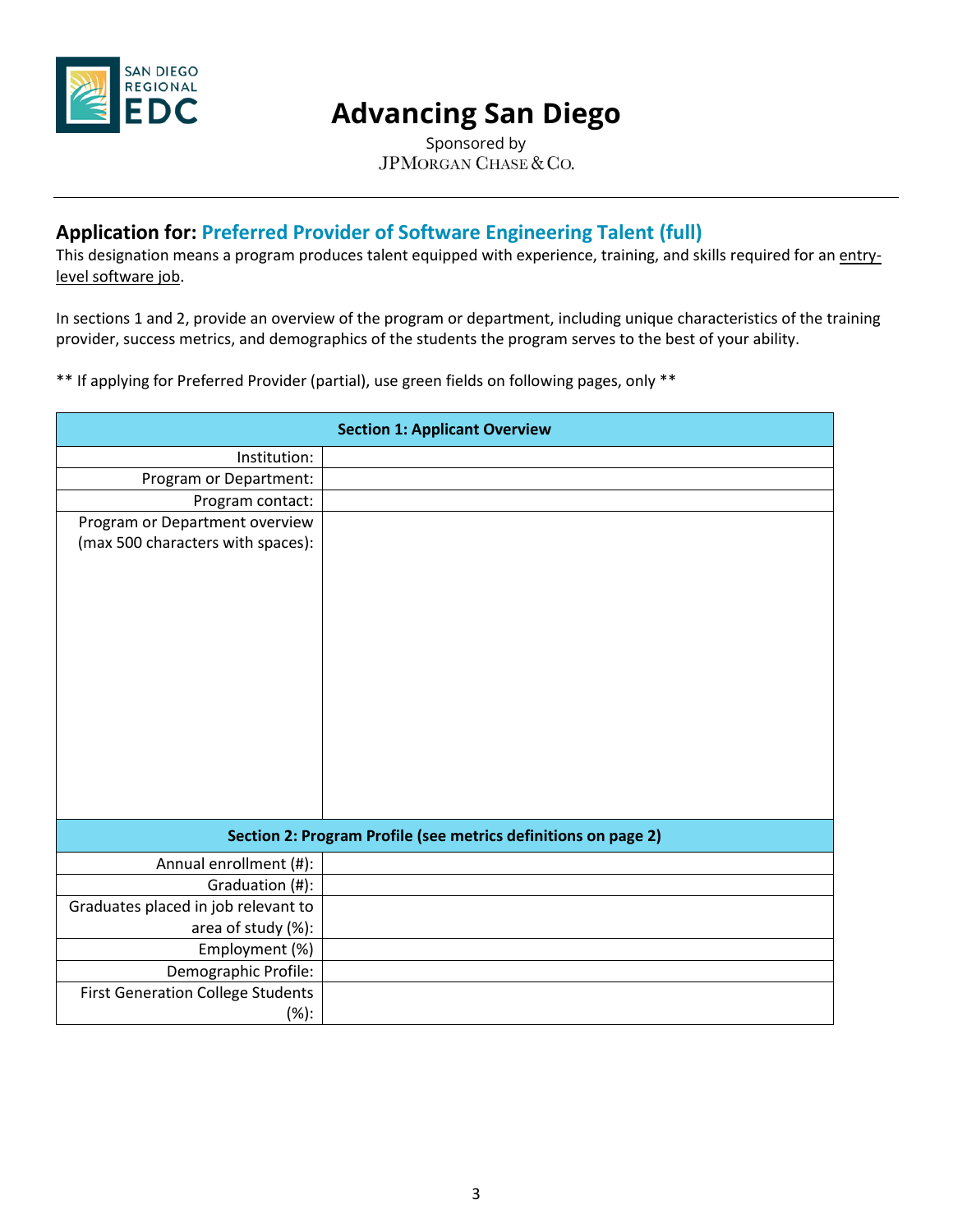

Sponsored by JPMORGAN CHASE & CO.

#### **Application for: Preferred Provider of Software Engineering Talent (full) – Continued**

In section 3, describe how particular courses teach, including to what level of proficiency, required competencies in each area, and preferred categories where applicable.

| <b>Section 3: Competencies</b> |                                         |                    |                                             |  |  |  |
|--------------------------------|-----------------------------------------|--------------------|---------------------------------------------|--|--|--|
|                                | <b>Competencies:</b>                    | <b>Course name</b> | <b>Description of Learning Activities</b>   |  |  |  |
|                                | <b>Programming Languages</b>            |                    | (500 characters max per course description) |  |  |  |
|                                | Python -or-                             |                    |                                             |  |  |  |
|                                | JavaScript -or-                         |                    |                                             |  |  |  |
| Required:                      | Java-or-                                |                    |                                             |  |  |  |
|                                | C#-or-                                  |                    |                                             |  |  |  |
|                                | $C++$                                   |                    |                                             |  |  |  |
| Required:                      | SQL                                     |                    |                                             |  |  |  |
|                                | <b>Development Environments</b>         |                    |                                             |  |  |  |
|                                | <b>Operating Systems</b>                |                    |                                             |  |  |  |
| Required:                      | (e.g. Linux, Microsoft or MacOS)        |                    |                                             |  |  |  |
|                                | <b>Virtual Machines</b>                 |                    |                                             |  |  |  |
| Preferred:                     | <b>Software Containers</b>              |                    |                                             |  |  |  |
|                                | (e.g. Docker or Kubernetes)             |                    |                                             |  |  |  |
|                                | <b>Software Tools</b>                   |                    |                                             |  |  |  |
|                                | Version Control System (e.g. Git)       |                    |                                             |  |  |  |
| Required:                      | APIs (e.g. REST)                        |                    |                                             |  |  |  |
|                                | Cloud Computing Platform (e.g. AWS)     |                    |                                             |  |  |  |
| Preferred:                     | <b>Cross-Platform Framework</b>         |                    |                                             |  |  |  |
|                                | (e.g. Angular)                          |                    |                                             |  |  |  |
|                                | <b>Technical Skills &amp; Abilities</b> |                    |                                             |  |  |  |
|                                | Debugging                               |                    |                                             |  |  |  |
|                                | Agile Software Development              |                    |                                             |  |  |  |
| Required:                      | (esp. Scrum framework)                  |                    |                                             |  |  |  |
|                                | <b>Build Automation</b>                 |                    |                                             |  |  |  |
|                                | Scalability                             |                    |                                             |  |  |  |
| Preferred:                     | <b>Machine Learning</b>                 |                    |                                             |  |  |  |
|                                | Scripting                               |                    |                                             |  |  |  |
|                                | <b>Employability Skills:</b>            |                    |                                             |  |  |  |
| Required                       | Problem Solving                         |                    |                                             |  |  |  |
|                                | <b>Critical Thinking</b>                |                    |                                             |  |  |  |
|                                | Collaboration                           |                    |                                             |  |  |  |
| Preferred:                     | Communication                           |                    |                                             |  |  |  |
|                                | <b>Databases</b>                        |                    |                                             |  |  |  |
| Required:                      | <b>Relational Databases (SQL)</b>       |                    |                                             |  |  |  |
|                                | Non-Relational Databases (NoSQL)        |                    |                                             |  |  |  |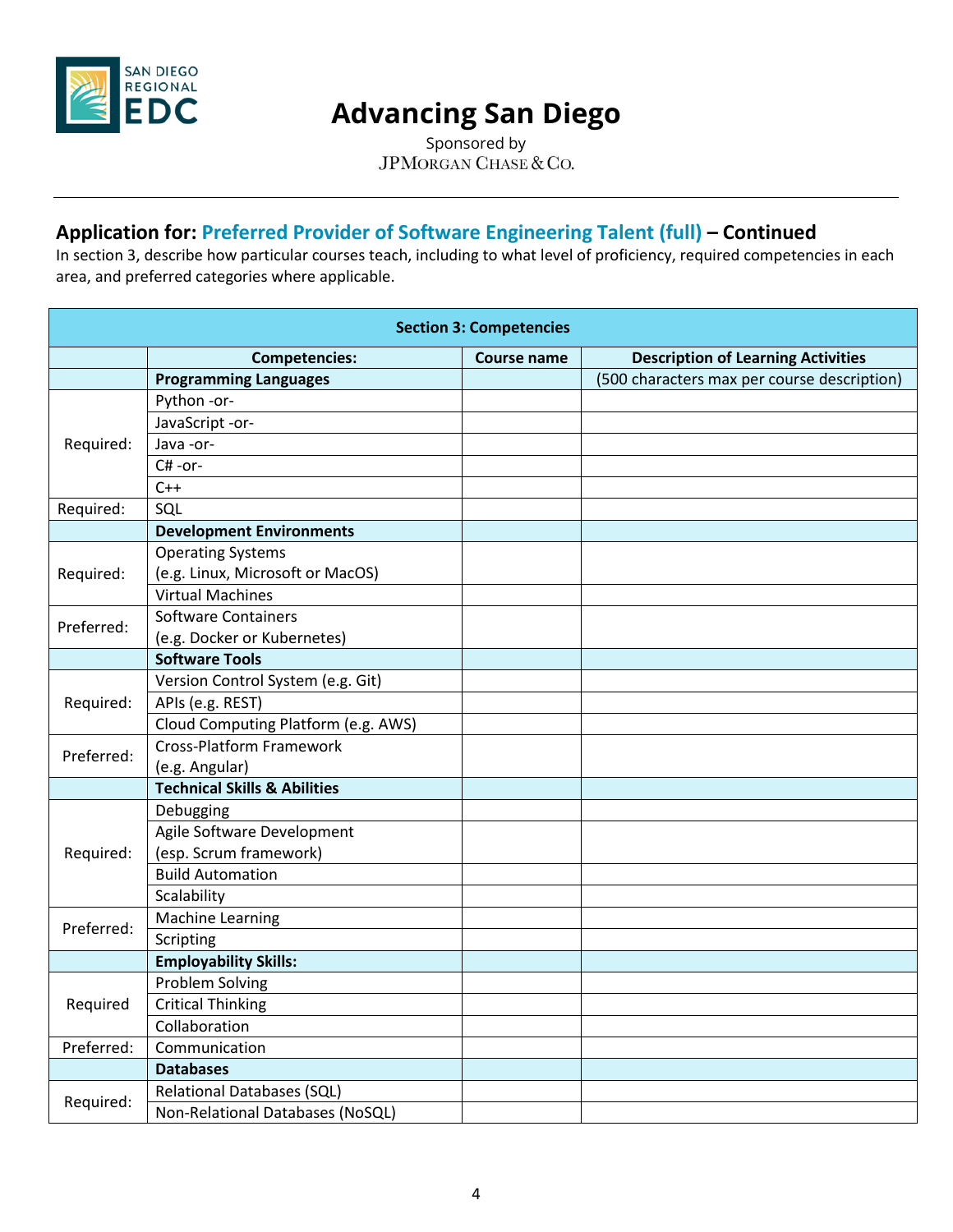

Sponsored by JPMORGAN CHASE & CO.

#### **Application for: Preferred Provider of Software Engineering Talent (partial)**

This designation means a program produces talent equipped with the foundational skillsets necessary to pursue a software engineering job.

In sections 1 and 2, provide an overview of the program or department, including unique characteristics of the training provider, success metrics, and demographics of the students the program serves.

\*\* If applying for Preferred Provider (full), use blue fields, only \*\*

| <b>Section 1: Applicant Overview</b>                           |  |  |  |  |
|----------------------------------------------------------------|--|--|--|--|
| Institution:                                                   |  |  |  |  |
| Program or Department:                                         |  |  |  |  |
| Program contact:                                               |  |  |  |  |
| Program or Department overview                                 |  |  |  |  |
| (max 500 characters with spaces):                              |  |  |  |  |
|                                                                |  |  |  |  |
|                                                                |  |  |  |  |
|                                                                |  |  |  |  |
|                                                                |  |  |  |  |
|                                                                |  |  |  |  |
|                                                                |  |  |  |  |
|                                                                |  |  |  |  |
|                                                                |  |  |  |  |
|                                                                |  |  |  |  |
|                                                                |  |  |  |  |
|                                                                |  |  |  |  |
|                                                                |  |  |  |  |
|                                                                |  |  |  |  |
|                                                                |  |  |  |  |
|                                                                |  |  |  |  |
| Section 2: Program Profile (see metrics definitions on page 2) |  |  |  |  |
| Annual enrollment (#):                                         |  |  |  |  |
| Graduation (#):                                                |  |  |  |  |
| Transfer, if applicable (#):                                   |  |  |  |  |
| Demographic Profile:                                           |  |  |  |  |
| <b>First Generation College Students</b>                       |  |  |  |  |
| (%):                                                           |  |  |  |  |